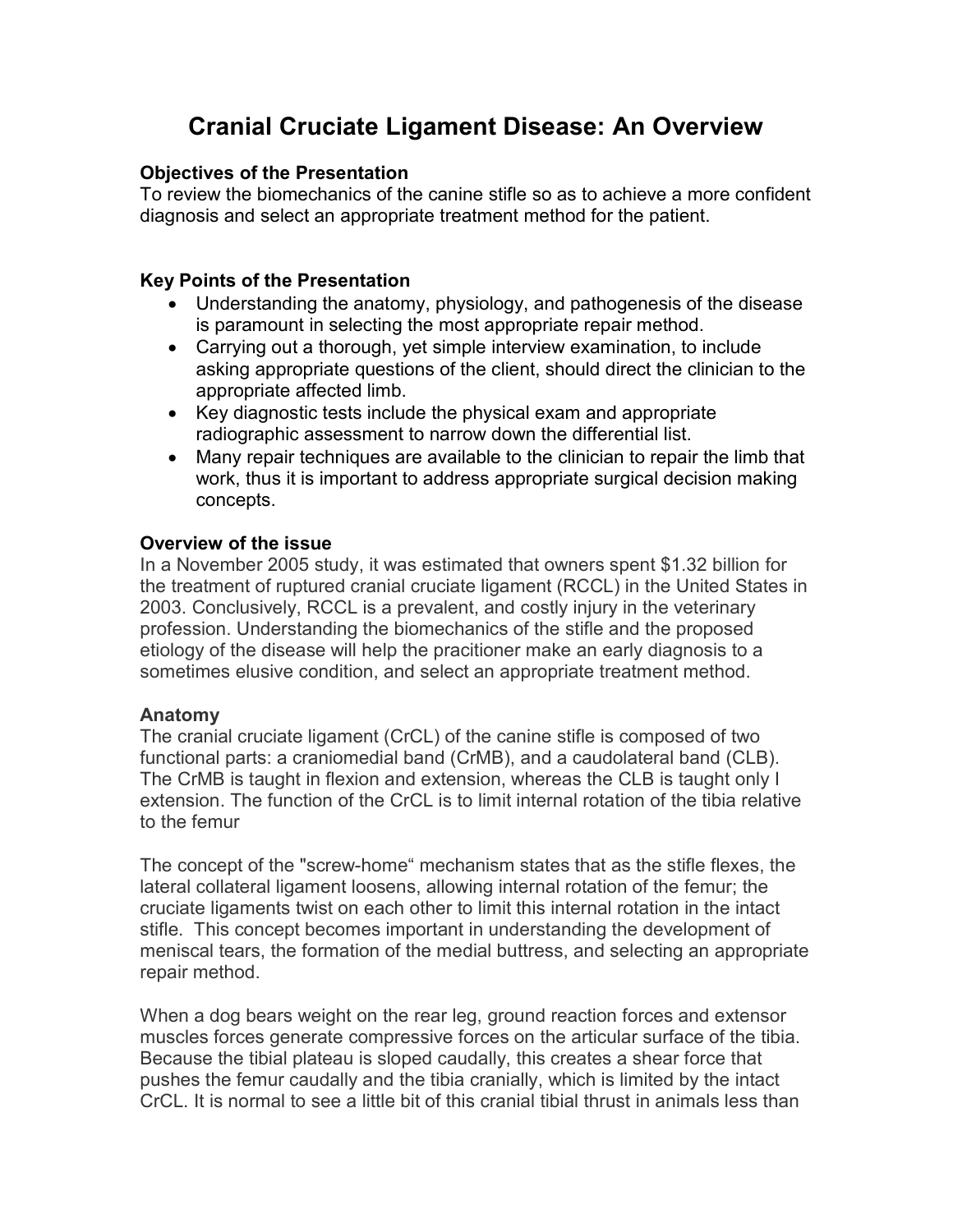a year of age, but when detected in a clinically lame animal, it is diagnostic of RCCL.

#### Pathogenesis of Disease

Tearing of the CLB (most likely from hyperextension) alone will not produce instability because the intact CMB is taut in both flexion and extension; no drawer motion will be present. Injuries caused by rotation or twisting are more likely to injure the CrMB, producing a small amount of drawer motion in flexion, but none in extension. Rupture occurs when the breaking strength of the ligament is exceeded, thought to be four times the body weight of the dog. The primary pathogenesis of CrCL rupture is the ligamentous changes that occur with disuse, and progressing age. The degenerative changes progress in severity as the animal ages, but seem less severe in animals less than 15 kilograms in body weight. The degenerative changes associated with aging also account for 20- 40% of dogs with unilateral CrCL rupture that suffer the same consequence of the opposing limb. It is also theorized that the sedentary lifestyle of the typical middle-aged dog, compounded by obesity, may also lead to diminished mechanical strength of the CrCL.

#### **Signalment**

Patients may present for acute RCCL, in which there may be partial-weightbearing or non-weight-bearing lameness. Lameness may resolve in patients weighing less then 15 kilograms in 1-5 months time, although these patients may experience painful meniscal damage later on in life. Patients weighing over 15 kilograms may never return to pre-injury levels of activity without recurrence of lameness, while others may start to use the limb in 2 to 3 weeks and apparently improve for several months before progressing to recurrent lameness and degenerative joint disease. Chronic lameness is associated with development of degenerative joint disease. Patients with a history of chronic lameness often are presented weeks to months after the initial injury. These dogs are thought to stabilize their joint and improve clinically due to hemarthrosis and capsular thickening, only to worsen again as a result of a meniscal tear or progression of degenerative joint disease. Partial CrCL tears are difficult to diagnose in the early stages, and the dog may present with a mild weight-bearing lameness associated with exercise that resolves with rest until degenerative joint disease sets in. As the ligament continues to tear and the stifle joint becomes more unstable, the degenerative changes exacerbate the lameness until it no longer resolves with patient rest. In patients with bilateral RCCL, the history is often described as a shifting leg lameness, trouble rising, and appearing stiff when they first get up or may be reluctant to walk.

## Physical Exam

Upon first entering the examination room, perhaps one of the most valuable (visual) tests for localizing lameness to the affected limb is the sit test. The normal dog sits with the hock in sufficient flexion so the patient rests on its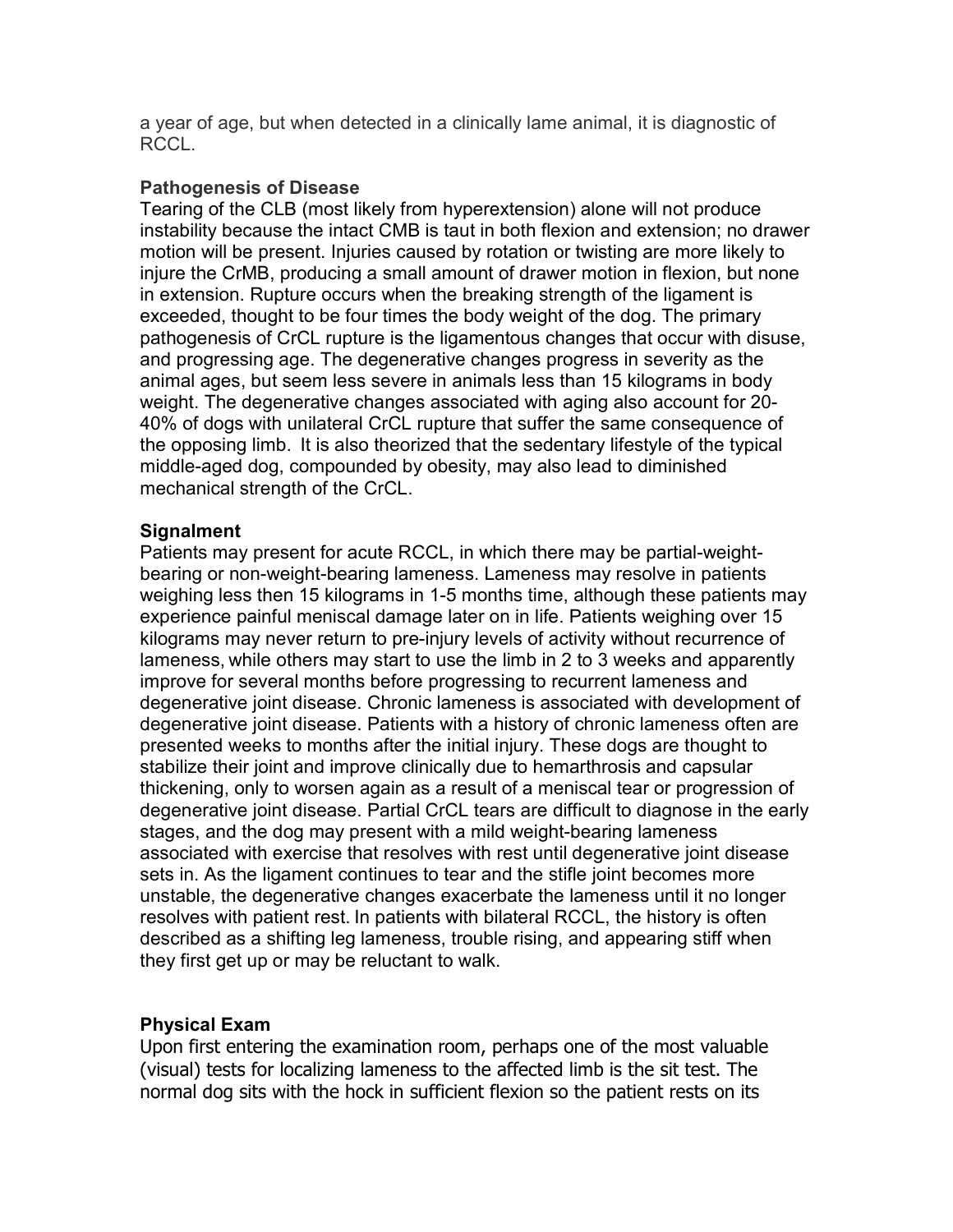haunches. The abnormal dog may rock from one side to the other, but usually sit with the affected rear leg extended outward. These patients will also rise from sitting by cantilevering over the front end to decrease the quadriceps force and alleviate discomfort in the painful knee. The affected stifle is typically externally rotated (or the tibia internally rotated) in the standing position. During walking, one may notice internal rotation of the tibia, a phenomenon known as pivot shift due to weakness of the biceps femoris muscle group. The presence of a medial buttress, defined as osteophyte formation along the trochlear ridge both, medial and lateral but more palpable and pronounced medially, is considered pathognomonic for CrCL rupture and should be compared with the normal leg to rule out bilateral disease. Significant atrophy of the quadriceps and hamstring muscles is a common finding. Patients with genu varum or valgum have a higher clinical incidence of CrCL rupture. An audible "clicking" may be heard when the patient walks or the stifle is palpated through range of motion, indicating possible medial meniscus tear. Palpation of the joint compartment may show increased joint fluid or joint capsular thickening. The cranial drawer sign or cranial tibial thrust may be positive.

Important differential diagnoses to consider in evaluating hind limb lameness are numerous and should include; caudal cruciate tear, medial patellar luxation, osteochondrosis dessicans, neoplastic processes, rupture or avulsion of the long digital extensor tendon, Achilles tendon rupture, lymphocytic plasmocytic synovitis syndrome, contraction of the semimembranosus/gracillus, patellar tendon rupture, other arthropathies, and neurological disease such as cauda equine syndrome.

Once the examiner has a high index of suspicion, as evidenced by clinical lameness, positive sit test, positive tibial compression test, cranial drawer test, or the presence of a medial buttress, further diagnostics are indicated. Note that dogs with chronic CrCL damage may not show positive drawer or CTT due to fibrosis inhibiting detectable movement of the stifle joint. Biochemical profile and complete blood count will be unremarkable, with the rare exception of Cushing's disease<sup>33</sup> as a cause of ligament instability, or hypothyroidism and diabetes mellitus as causes of obesity. Synovial fluid analysis may help differentiate partial CrCL rupture, immune-mediated arthropathies, joint sepsis, and acute trauma.

Lateral and craniocaudal radiographs are made of the stifle to assist in the diagnosis of CrCL rupture, and rule out other abnormalities. In acute tears, radiographs will help rule out other causes of stifle joint lameness. Radiographic findings in patients (there are over 35 noted in the literature) with chronic tears include: osteophytes along the trochlear ridge and caudal surface of the tibial plateau, and pole of the patella, displacement of the infrapatellar fat pad, and caudal joint capsule distension as evidenced by displacement of the "fat line" or gastrocnemius muscles. If the veterinarian is unsure of the diagnosis at this